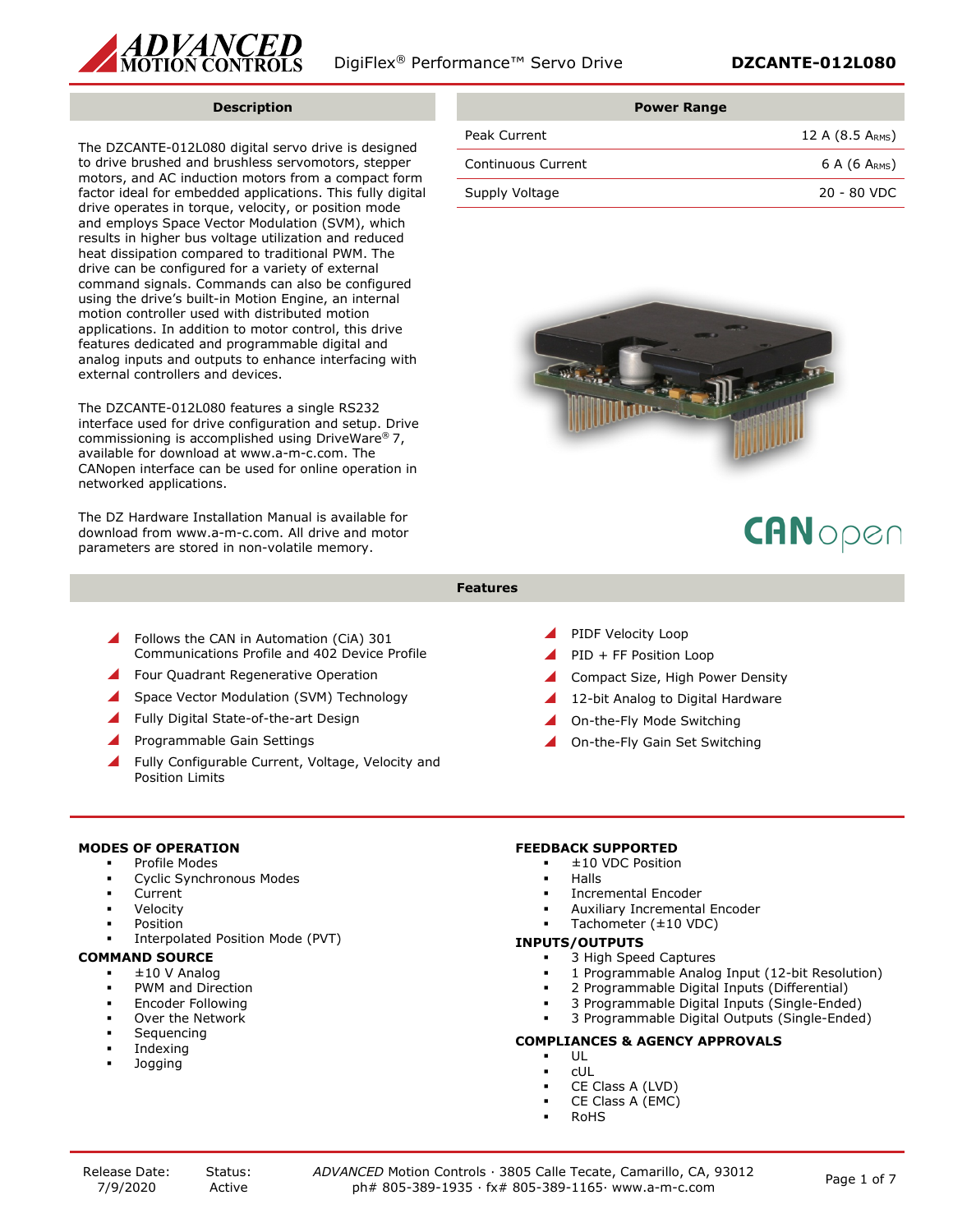

## **BLOCK DIAGRAM**



#### **Information on Approvals and Compliances**

| $\epsilon$ <b>N</b> us | US and Canadian safety compliance with UL 508c, the industrial standard for power conversion electronics. UL<br>registered under file number E140173. Note that machine components compliant with UL are considered UL<br>registered as opposed to UL listed as would be the case for commercial products.                                                                |
|------------------------|---------------------------------------------------------------------------------------------------------------------------------------------------------------------------------------------------------------------------------------------------------------------------------------------------------------------------------------------------------------------------|
| $\epsilon$             | Compliant with European EMC Directive 2014/30/EU on Electromagnetic Compatibility (specifically EN 61000-6-<br>4:2007/A1:2011 for Emissions, Class A and EN 61000-6-2:2005 for Immunity, Performance Criteria A).<br>LVD requirements of Directive 2014/35/EU (specifically, EN 60204-1:2006/A1:2009, a Low Voltage Directive to<br>protect users from electrical shock). |
| ROHS<br>Compliant      | The RoHS Directive restricts the use of certain substances including lead, mercury, cadmium, hexavalent chromium<br>and halogenated flame retardants PBB and PBDE in electronic equipment.                                                                                                                                                                                |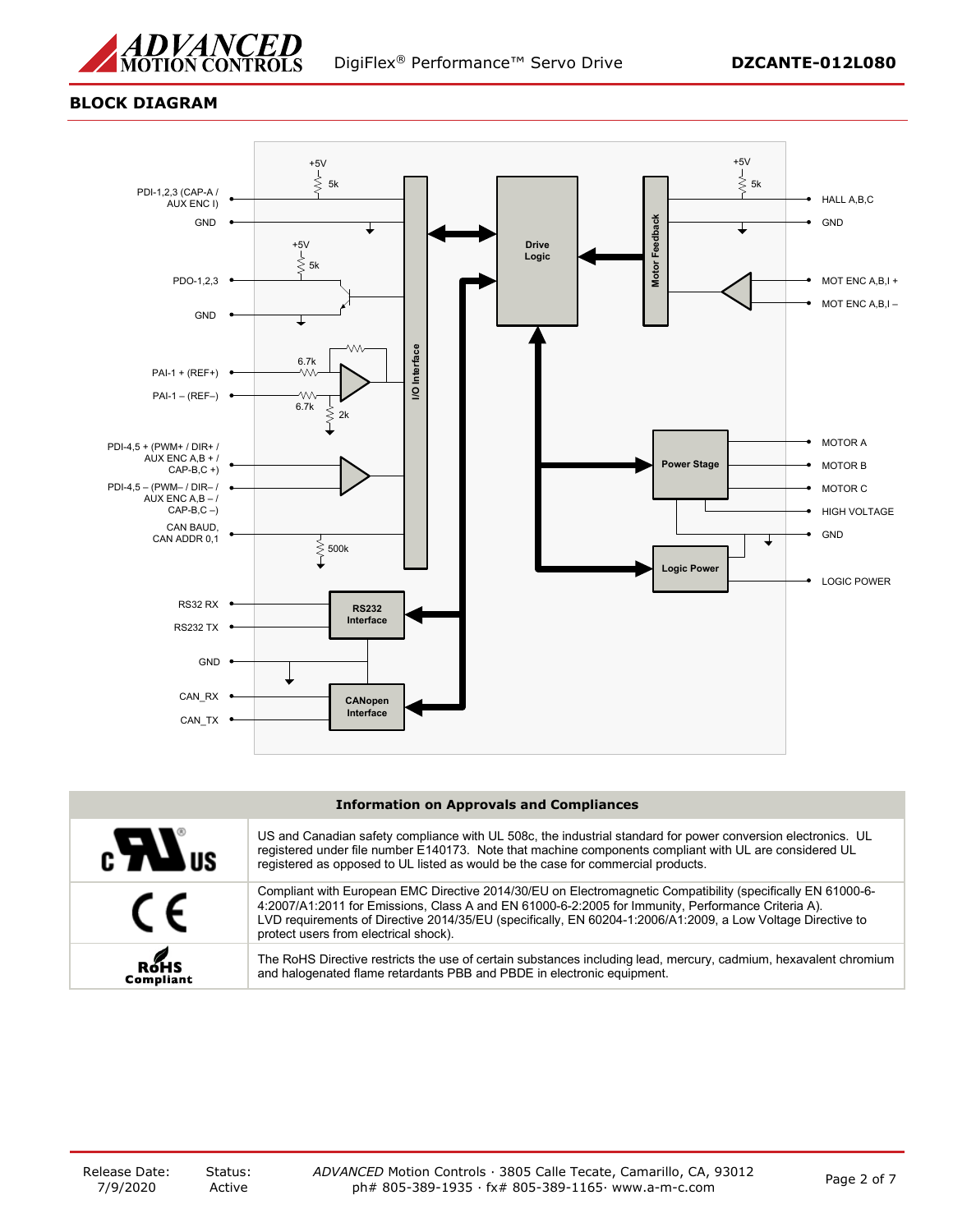

## **SPECIFICATIONS**

| Description                                         | Units                        | <b>Power Specifications</b><br>Value                                                                                                                                |  |
|-----------------------------------------------------|------------------------------|---------------------------------------------------------------------------------------------------------------------------------------------------------------------|--|
| DC Supply Voltage Range                             | <b>VDC</b>                   | $20 - 80$                                                                                                                                                           |  |
| DC Bus Over Voltage Limit                           | <b>VDC</b>                   | 88                                                                                                                                                                  |  |
| DC Bus Under Voltage Limit                          | <b>VDC</b>                   | 17                                                                                                                                                                  |  |
| Logic Supply Voltage                                | <b>VDC</b>                   | $5 (+/- 5%)$                                                                                                                                                        |  |
| Maximum Peak Output Current <sup>1</sup>            | A (Arms)                     | 12(8.5)                                                                                                                                                             |  |
| Maximum Continuous Output Current <sup>2</sup>      | A (Arms)                     | 6(6)                                                                                                                                                                |  |
| Maximum Continuous Output Power                     | W                            | 456                                                                                                                                                                 |  |
| Maximum Power Dissipation at Continuous Current     | W                            | 24                                                                                                                                                                  |  |
| Internal Bus Capacitance                            | μF                           | 33                                                                                                                                                                  |  |
| Minimum Load Inductance (Line-To-Line) <sup>3</sup> | μH                           | 250 (at 80 V supply); 150 (at 48 V supply); 75 (at 24 V supply)                                                                                                     |  |
| <b>Switching Frequency</b>                          | kHz                          | 20                                                                                                                                                                  |  |
| Maximum Output PWM Duty Cycle                       | %                            | 85                                                                                                                                                                  |  |
|                                                     |                              | <b>Control Specifications</b>                                                                                                                                       |  |
| Description                                         | Units                        | Value                                                                                                                                                               |  |
| Communication Interfaces                            |                              | CANopen (RS-232 for configuration)                                                                                                                                  |  |
| <b>Command Sources</b>                              | $\sim$                       | ±10 V Analog, Encoder Following, Over the Network, PWM and Direction, Sequencing, Indexing, Jogging                                                                 |  |
| Feedback Supported                                  | ٠                            | ±10 VDC Position, Auxiliary Incremental Encoder, Halls, Incremental Encoder, Tachometer (±10 VDC)                                                                   |  |
| <b>Commutation Methods</b>                          | $\sim$                       | Sinusoidal, Trapezoidal                                                                                                                                             |  |
| Modes of Operation                                  |                              | Profile Modes, Cyclic Synchronous Modes, Current, Velocity, Position, Interpolated Position Mode (PVT)                                                              |  |
| Motors Supported <sup>4</sup>                       |                              | Three Phase (Brushless Servo), Single Phase (Brushed Servo, Voice Coil, Inductive Load), Stepper (2- or 3-<br>Phase Closed Loop), AC Induction (Closed Loop Vector) |  |
| <b>Hardware Protection</b>                          |                              | 40+ Configurable Functions, Over Current, Over Temperature (Drive & Motor), Over Voltage, Short Circuit<br>(Phase-Phase & Phase-Ground), Under Voltage              |  |
| Programmable Digital Inputs/Outputs (PDIs/PDOs)     | $\overline{a}$               | 5/3                                                                                                                                                                 |  |
| Programmable Analog Inputs/Outputs (PAIs/PAOs)      |                              | 1/0                                                                                                                                                                 |  |
| Primary I/O Logic Level                             | $\sim$                       | 5V TTL                                                                                                                                                              |  |
| Current Loop Sample Time                            | $\mu s$                      | 50                                                                                                                                                                  |  |
| Velocity Loop Sample Time                           | $\mu s$                      | 100                                                                                                                                                                 |  |
| Position Loop Sample Time                           | μs                           | 100                                                                                                                                                                 |  |
| Maximum Encoder Frequency                           | <b>MHz</b>                   | 20 (5 pre-quadrature)                                                                                                                                               |  |
|                                                     |                              | <b>Mechanical Specifications</b>                                                                                                                                    |  |
| Description                                         | Units                        | Value                                                                                                                                                               |  |
| Agency Approvals                                    |                              | CE Class A (EMC), CE Class A (LVD), cUL, RoHS, UL                                                                                                                   |  |
| Size (H x W x D)                                    | $mm$ (in)                    | 63.5 x 50.8 x 18.4 (2.5 x 2 x 0.7)                                                                                                                                  |  |
| Weight                                              | $g$ (oz)                     | 99.8 (3.5)                                                                                                                                                          |  |
| Heatsink (Base) Temperature Range <sup>5</sup>      | $^{\circ}$ C ( $^{\circ}$ F) | $0 - 65(32 - 149)$                                                                                                                                                  |  |
| Storage Temperature Range                           | $^{\circ}$ C ( $^{\circ}$ F) | $-40 - 85 (-40 - 185)$                                                                                                                                              |  |
| Cooling System                                      |                              | <b>Natural Convection</b>                                                                                                                                           |  |
| Form Factor                                         | $\sim$                       | <b>PCB Mounted</b>                                                                                                                                                  |  |
| P1 Connector                                        |                              | 30-pin, 2.54 mm spaced, dual-row header                                                                                                                             |  |
| P2 Connector                                        |                              | 12-pin, 2.54 mm spaced header                                                                                                                                       |  |

**Notes**

1. Capable of supplying drive rated peak current for 2 seconds with 10 second foldback to continuous value. Longer times are possible with lower current limits.<br>2. Continuous A<sub>rms</sub> value attainable when RMS Charge-Based L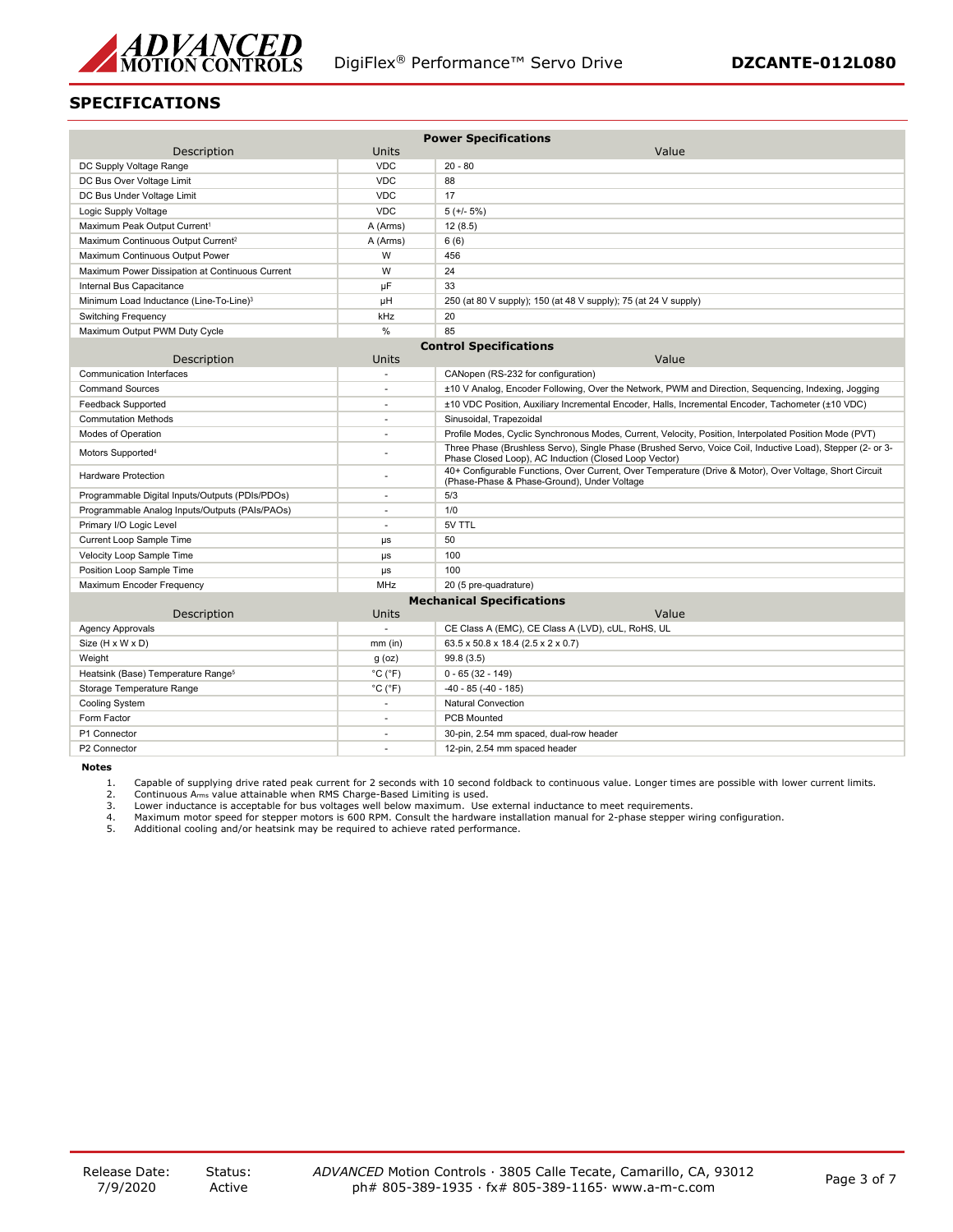

## **PIN FUNCTIONS**

| <b>P1 - Signal Connector</b> |                                      |                                                                                         |            |
|------------------------------|--------------------------------------|-----------------------------------------------------------------------------------------|------------|
| Pin                          | Name                                 | Description / Notes                                                                     | I/O        |
| $\mathbf{1}$                 | CAN ADDR 0                           |                                                                                         |            |
| 2                            | CAN ADDR 1                           | <b>CAN Bus Address Selector</b>                                                         |            |
| 3                            | $PAI - 1 + (REF+)$                   |                                                                                         |            |
| $\overline{4}$               | PAI-1 - (REF-)                       | Differential Programmable Analog Input or Reference Signal Input (12-bit Resolution)    |            |
| 5                            | <b>GND</b>                           | Ground                                                                                  | <b>GND</b> |
| 6                            | <b>CAN BAUD</b>                      | CAN bus bit rate selector.                                                              |            |
| $\overline{7}$               | PDO-1                                | Programmable Digital Output                                                             | O          |
| 8                            | PDO-2                                | Programmable Digital Output                                                             | O          |
| 9                            | PDO-3                                | Programmable Digital Output                                                             | O          |
| 10                           | PDI-1                                | Programmable Digital Input                                                              |            |
| 11                           | PDI-2                                | Programmable Digital Input                                                              |            |
| 12                           | PDI-3 (CAP-A / AUX ENC I)            | Programmable Digital Input or High Speed Capture or Auxiliary Encoder Index             |            |
| 13                           | <b>RS232 RX</b>                      | Receive Line (RS-232)                                                                   |            |
| 14                           | CAN RX                               | <b>CAN Receive Line (Requires External Transceiver)</b>                                 |            |
| 15                           | <b>RS232 TX</b>                      | Transmit Line (RS-232)                                                                  | O          |
| 16                           | CAN TX                               | <b>CAN Transmit Line (Requires External Transceiver)</b>                                | $\Omega$   |
| 17                           | PDI-4 + (PWM+ / AUX ENC A+ / CAP-B+) | Programmable Digital Input or PWM or Auxiliary Encoder or High Speed Capture (For       |            |
| 18                           | PDI-4 - (PWM- / AUX ENC A- / CAP-B-) | Single-Ended Signals see DZ HW Installation Manual)                                     |            |
| 19                           | PDI-5 + (DIR+ / AUX ENC B+ / CAP-C+) | Programmable Digital Input or Direction or Auxiliary Encoder or High Speed Capture (For |            |
| 20                           | PDI-5 - (DIR- / AUX ENC B- / CAP-C-) | Single-Ended Signals see DZ HW Installation Manual)                                     |            |
| 21                           | <b>GND</b>                           | Ground                                                                                  | <b>GND</b> |
| 22                           | <b>HALL A</b>                        | Single-ended Commutation Sensor Input (For Differential Inputs See MC1XDZ02 Datasheet   |            |
| 23                           | <b>HALL B</b>                        | For Recommended Signal Conditioning)                                                    |            |
| 24                           | <b>HALL C</b>                        |                                                                                         |            |
| 25                           | MOT ENC I+                           | Differential Encoder Index Input (See MC1XDZ02 Datasheet For Recommended Signal         |            |
| 26                           | MOT ENC I-                           | Conditioning)                                                                           |            |
| 27                           | MOT ENC A+                           | Differential Encoder A Channel Input (See MC1XDZ02 Datasheet For Recommended            |            |
| 28                           | MOT ENC A-                           | Signal Conditioning)                                                                    |            |
| 29                           | MOT ENC B+                           | Differential Encoder B Channel Input (See MC1XDZ02 Datasheet For Recommended            |            |
| 30                           | MOT ENC B-                           | Signal Conditioning)                                                                    |            |

## **P2 - Power Connector**

| Pin | <b>Name</b>         | Description / Notes                                                                                                                        | I/O        |
|-----|---------------------|--------------------------------------------------------------------------------------------------------------------------------------------|------------|
|     | <b>LOGIC PWR</b>    | Logic Supply Input                                                                                                                         |            |
| 2   | <b>GND</b>          | Ground                                                                                                                                     | <b>GND</b> |
| 3   | <b>GND</b>          | Ground                                                                                                                                     | <b>GND</b> |
| 4   | <b>HIGH VOLTAGE</b> | DC Power Input                                                                                                                             |            |
| 5   | <b>HIGH VOLTAGE</b> | DC Power Input                                                                                                                             |            |
| 6   | <b>RESERVED</b>     | Reserved                                                                                                                                   |            |
|     | MOTOR C             | Motor Phase Outputs. Current output distributed equally across 2 pins per motor phase, 3A<br>continuous current carrying capacity per pin. |            |
| 8   | MOTOR C             |                                                                                                                                            |            |
| 9   | <b>MOTOR B</b>      |                                                                                                                                            |            |
| 10  | <b>MOTOR B</b>      |                                                                                                                                            |            |
| 11  | <b>MOTOR A</b>      |                                                                                                                                            |            |
| 12  | <b>MOTOR A</b>      |                                                                                                                                            |            |

## **Pin Details**

*CAN ADDR 0 (P1-1)*

This pin, CAN ADDR 0, as well as CAN ADDR 1, are used for CAN bus addressing. To set the CAN node address of a drive, use the formula

$$
CAMAddress = \frac{7 * Addr0}{3} + 8 * \frac{7 * Addr1}{3},
$$

where *CANAddress* is the desired node address and *Addr0* and *Addr1* represent the voltage that should be applied to pins CAN ADDR 0 and CAN ADDR 1, respectively. The values for *Addr0* and *Addr1* are always integer multiples of 3/7 V within the range 0- 3 V. Examples of the voltages required to set certain node addresses are given in the table below. Note that setting a CAN address of 0 will utilize the address stored in non-volatile memory. Voltages that result in an address above 63 are reserved and should not be used. Addresses above 63 can be set using DriveWare® or network commands.

| Release Date: | Status: | ADVANCED Motion Controls · 3805 Calle Tecate, Camarillo, CA, 93012 |             |
|---------------|---------|--------------------------------------------------------------------|-------------|
| 7/9/2020      | Active  | ph# 805-389-1935 $\cdot$ fx# 805-389-1165 $\cdot$ www.a-m-c.com    | Page 4 of 7 |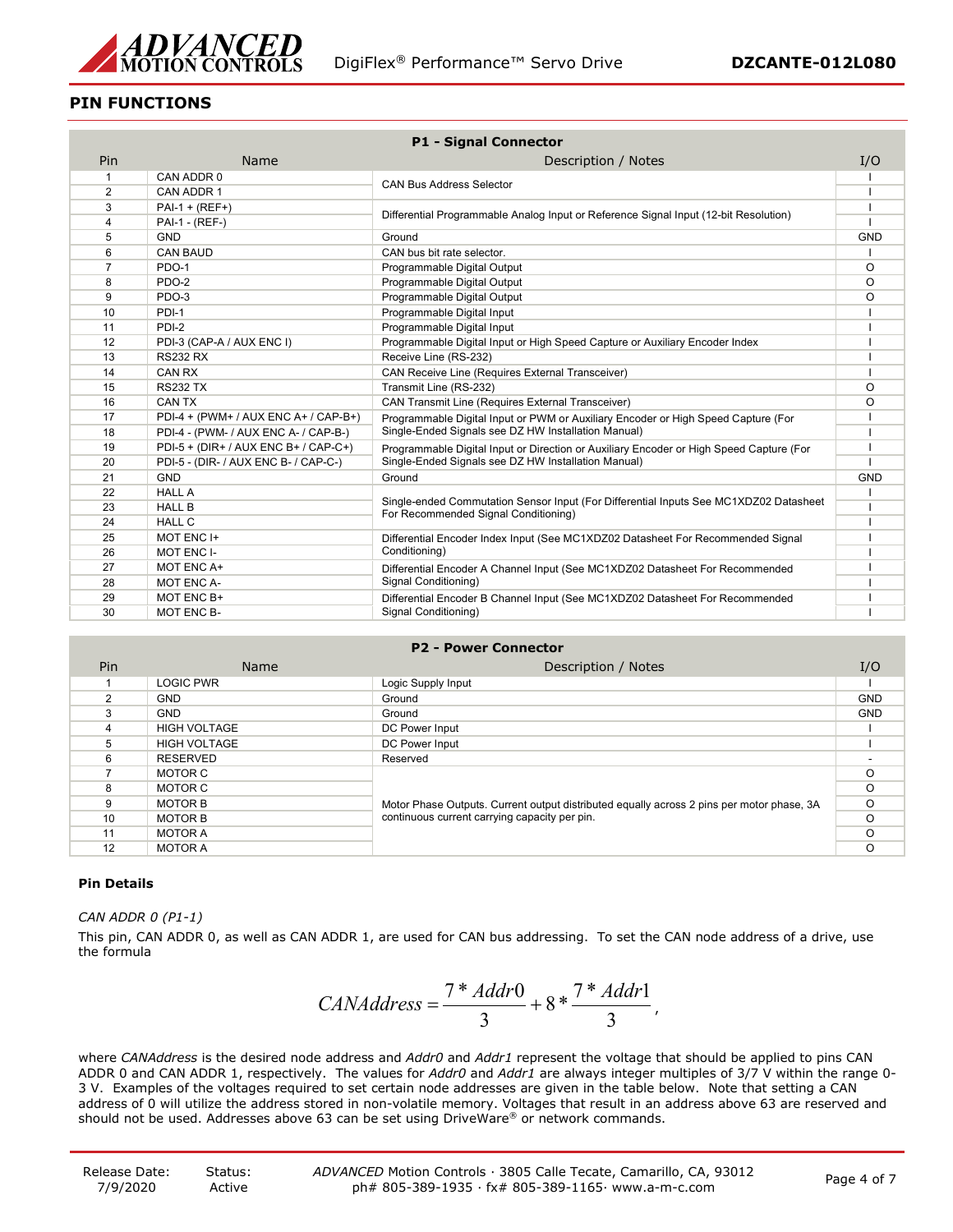

| <b>CAN ADDR 0 Value (V)</b> | <b>CAN ADDR 1 Value (V)</b> | <b>CAN ADDR Tolerance (V)</b> | <b>CAN Address (Node #)</b>           |
|-----------------------------|-----------------------------|-------------------------------|---------------------------------------|
|                             |                             | ±0.1                          | Address stored in non-volatile memory |
| 3/7(0.43)                   |                             | ±0.1                          |                                       |
| 6/7(0.86)                   |                             | ±0.1                          |                                       |
| 9/7(1.3)                    |                             | ±0.1                          |                                       |
| .                           | $\cdots$                    | ±0.1                          | $\cdots$                              |
| 18/7 (2.57)                 | 21/7(3.0)                   | ±0.1                          | 62                                    |
| 21/7(3.0)                   | 21/7(3.0)                   | ±0.1                          | 63                                    |

#### *CAN BAUD (P1-6)*

The CAN bit rate is set by applying the appropriate voltage to the CAN BAUD pin as given in the table below. Note that higher bit rates are possible when using the value stored in NVM.

| <b>CAN BAUD Value (V)</b> | <b>CAN BAUD Tolerance (V)</b> | <b>CAN Bus Bit Rate (bits/s)</b>       |
|---------------------------|-------------------------------|----------------------------------------|
|                           | ±0.388                        | Bit rate stored in non-volatile memory |
|                           | ±0.388                        | 500k                                   |
|                           | ±0.388                        | 250 <sub>k</sub>                       |
|                           | ±0.388                        | 125k                                   |

## **MECHANICAL INFORMATION**



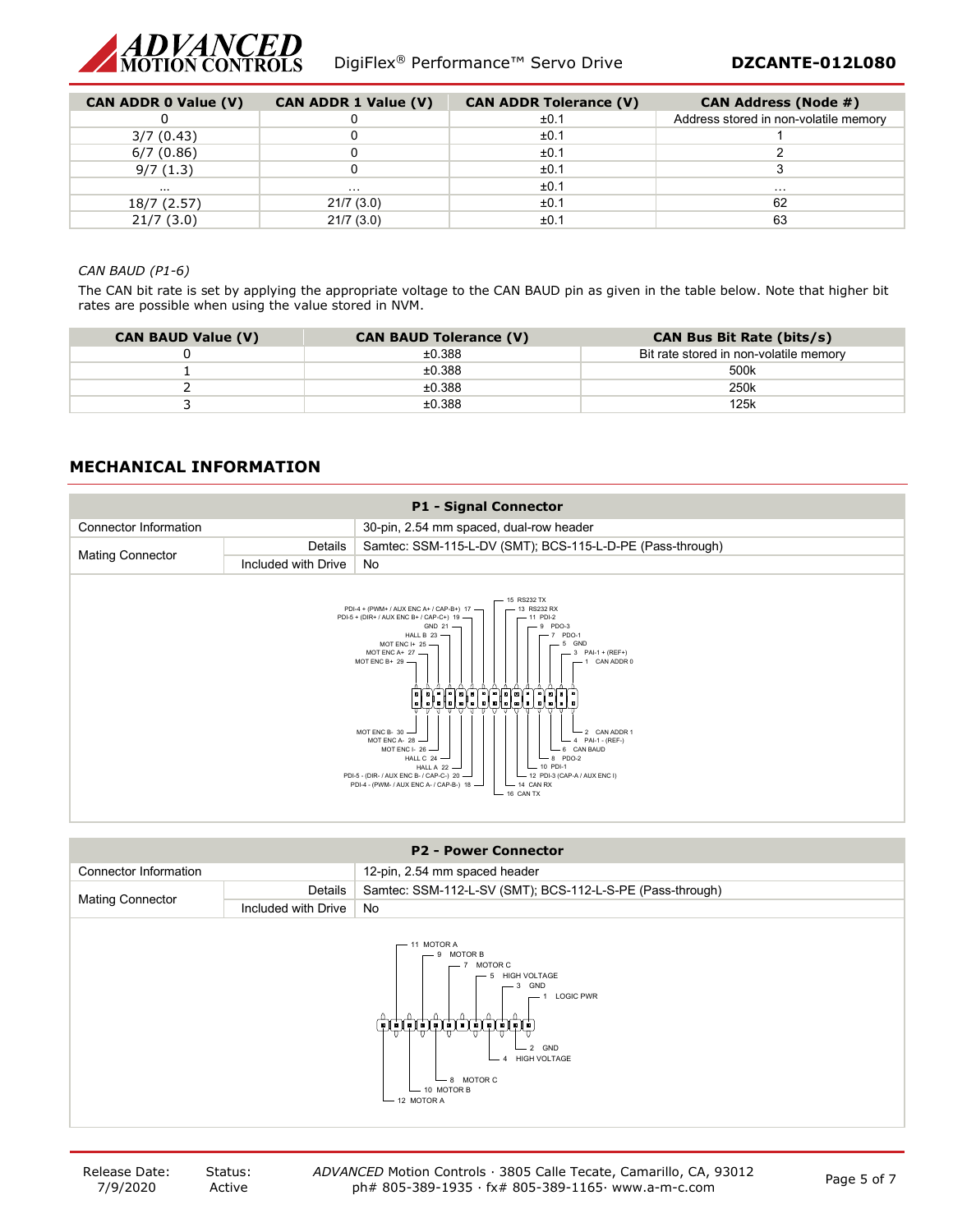

# **MOUNTING DIMENSIONS**